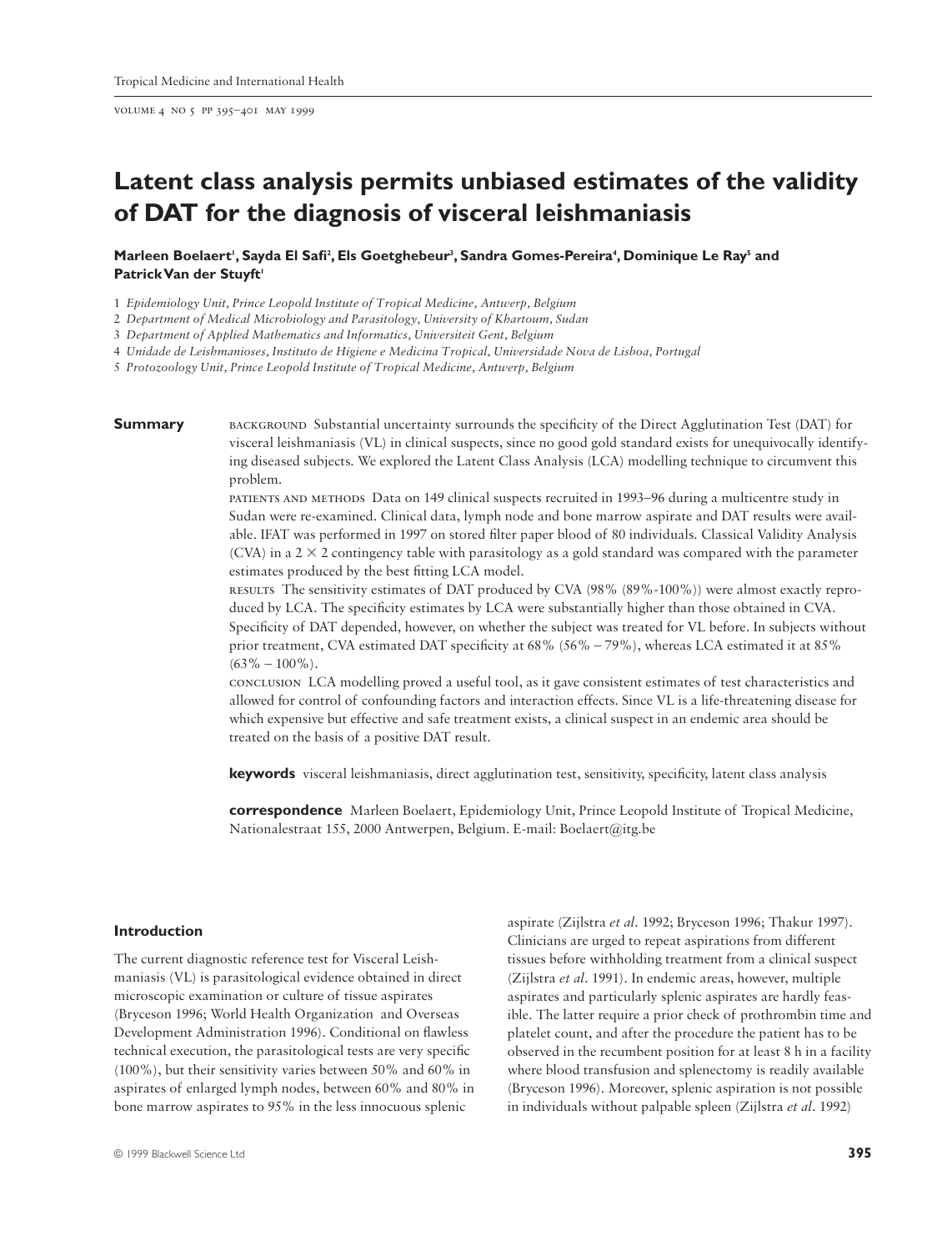or restless children, and contraindicated in very anaemic persons.

A sensitive serological test with sufficiently high specificity to make it fit to replace parasitology would thus be a major advance for clinical practice and for VL control, with the additional advantage of being less invasive for the patient. The Direct Agglutination Test (DAT) seemed promising in this respect by virtue of its high sensitivity and ease of use under field conditions (El Harith *et al*. 1986; 1988) Several authors also reported high specificity of DAT (in the range of 90%–100%) on healthy controls from endemic areas (Abdel Hameed *et al*. 1989; Schaefer *et al*. 1995; Shiddo *et al*. 1995; Boelaert *et al*. 1999a). The healthy controls in these studies were, however, not representative for the clinical setting. In clinical suspects with negative parasitology, Zijlstra *et al*. (1991) estimated the specificity of DAT at 72%. As a consequence, clinicians do not consider a positive DAT result sufficient evidence for starting treatment. Even during epidemics, when the positive predictive value of the test is higher compared to the one in endemic areas (due to the higher prevalence) and the workload is huge, empirical diagnostic strategies combining DAT and parasitology have been used for fear of reliance on DAT only (Seaman, personal communication).

DAT validation studies in clinical suspects suffer from another inherent methodological problem: parasitology is not a gold standard for VL (Boelaert *et al*. 1999a). Whereas parasitological evidence can be considered 100% specific, its sensitivity is definitely below 100%, and a negative parasitological result in a clinical suspect does not declare a person unequivocally negative for VL. Validation studies based on parasitology as a reference test thus suffer from bias, as parasitologically negative VL cases in the control series cause systematic underestimation of the specificity of the diagnostic tests under scrutiny.

We explored different methods to estimate the specificity of DAT in a sample of clinical VL suspects. Our objective was to assess whether a mathematical modelling technique, Latent Class Analysis (LCA), could circumvent the gold standard problem, and thus reduce uncertainty regarding DAT specificity in the clinical setting.

# **Patients and methods**

### **Patients and technical examinations**

A detailed description of the methods can be found in Boelaert *et al*. (1999b). In summary, we enrolled, in 4 successive rounds between 1993 and 1996, 149 clinical suspects at the Ban Dighaiw study site in Gedaref State, Sudan (Boelaert *et al*. 1999a). The definition of 'clinical suspect' was: 'a person with fever of more than two weeks duration with either

enlarged lymph nodes or splenomegaly at the exclusion of thick-film confirmed malaria cases'. For each clinical suspect, clinical history and examination was recorded prior to bone marrow and lymph node aspiration and a sample of fingerprick blood was collected on Whatman 3 filter paper. Age was recoded in three groups: 0–4 years, 4–14 years and 15 and above. 'Prior treatment' was defined as reportedly ever having been treated for visceral leishmaniasis, regardless of drug, dose and duration of treatment.

Parasitology smears were examined at the laboratory of the University of Khartoum. A parasitologically positive person was defined as 'a clinical suspect with a positive lymph node and/or bone marrow smear'. DAT with *Leishmania donovani* 1-S was performed on whole blood eluted from the filter paper samples at the Protozoology Laboratory of the Institute of Tropical Medicine in Antwerp (Boelaert *et al*. 1999a) and a cut-off of  $> 1$ : 4000 final blood dilution (corresponding to 1 : 6000 serum dilution) was used to establish a positive diagnosis. The Immunofluorescence Antibody Test (IFAT) (Abranches 1984) (Pellegrino & Brener 1958), using cultured promastigotes of *Leishmania infantum* MON-1 as antigen, was performed on eluted filter paper blood at the Unidade de Leishmanioses, Instituto de Higiene e Medicina Tropical, Lisboa, Portugal. A cut-off of  $\geq 1$ : 50 was used to establish a positive IFAT result. The cut-off points for DAT and IFAT were based on the cut-offs recommended in the literature.

#### **Data analysis**

First we estimated sensitivity and specificity of DAT in a  $2 \times 2$  contingency table with parasitology as the reference test and computed exact binomial 95% Confidence Intervals (CI). Subsequently, we analysed the data set with Latent Class Analysis (LCA), assuming that the clinical suspects belonged to either one of two latent classes: persons with VL and persons without VL.

LCA is a mathematical technique that models associations between observed variables that imperfectly measure a nonobservable (latent) variable (Goodman 1974b; Heinen 1996). In basic latent class models, the observed variables are assumed to be independent conditional on latent class, i.e. there are no associations between the observed variables within each category of the latent variable. More advanced models exist, where this condition is relaxed (Hagenaars 1988; Hadgu & Qu 1998).

When attempting to validate a diagnostic test on a group of people, their true disease status can be considered a latent variable with two mutually exclusive and exhaustive classes or categories, 'diseased' and 'nondiseased'. Given a group of individuals with unknown disease status, for whom results from several diagnostic tests are available, LCA will model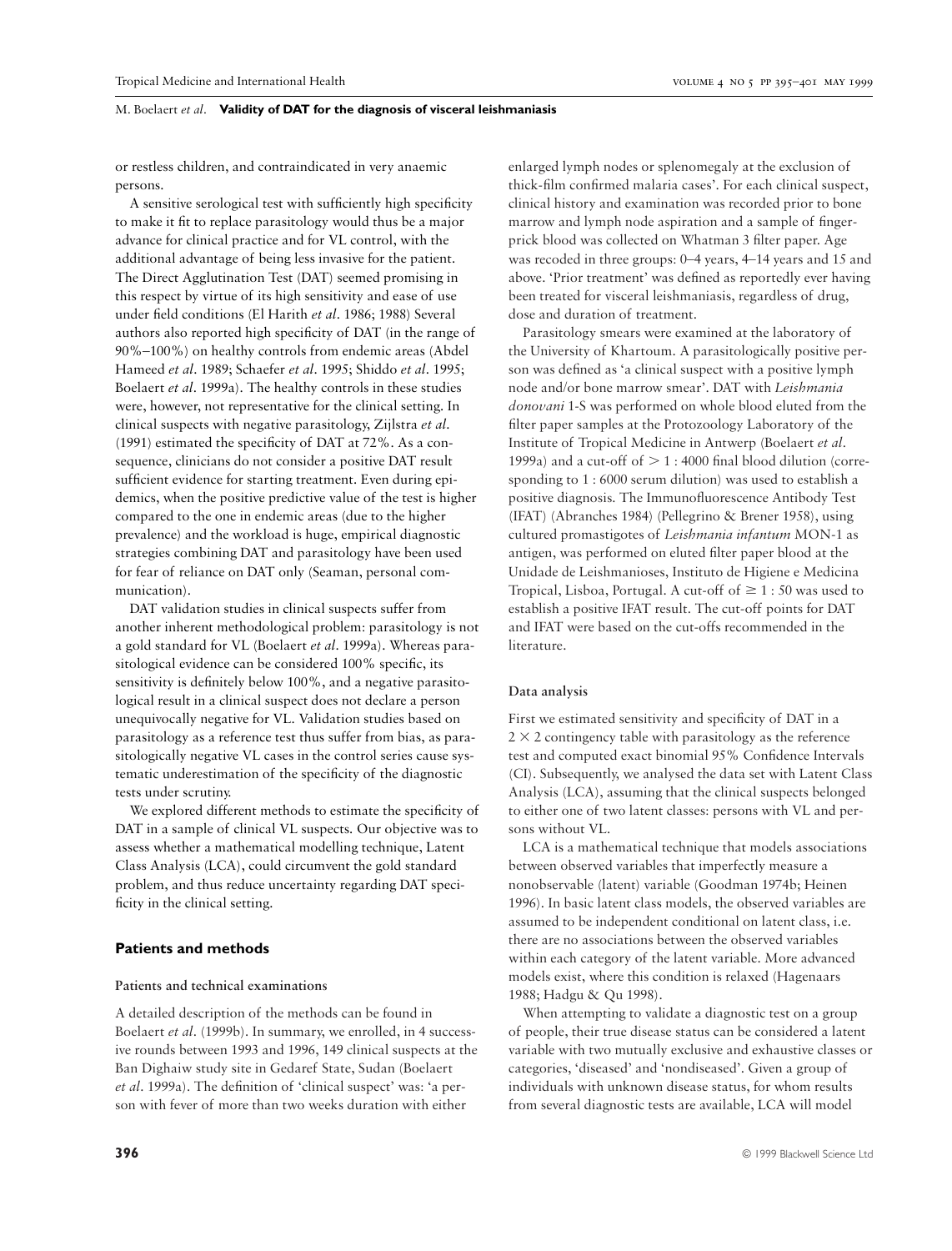|                     |               |          | Not reporting prior treatment | Reporting prior treatment |          | All suspects |          |
|---------------------|---------------|----------|-------------------------------|---------------------------|----------|--------------|----------|
| Parasitology        |               | Positive | Negative                      | Positive                  | Negative | Positive     | Negative |
| <b>DAT</b> Positive |               |          |                               |                           |          |              |          |
|                     | IFAT Positive |          |                               |                           | 4        | 12           | 6        |
|                     | Negative      | 15       | 13                            |                           |          | 20           | 20       |
|                     | Missing       | 8        | 8                             |                           |          | 13           | 15       |
|                     | Subtotal      | 30       | 23                            | 15                        | 18       | 45           | 41       |
| DAT Negative        |               |          |                               |                           |          |              |          |
| <b>IFAT</b>         | Positive      |          |                               |                           |          |              |          |
|                     | Negative      |          | 19                            |                           |          |              | 21       |
|                     | Missing       |          | 30                            |                           |          |              | 37       |
|                     | Subtotal      |          | 49                            |                           | Q        |              | 58       |
| Total               |               | 31       | 72                            | 15                        | 27       | 46           | 99       |

Table 1 Frequency of test results in clinical suspects\* according to reported prior treatment (regardless of dose and duration)

\*Case definition see text.

the probability of each combination of test results conditional on latent class, i.e. disease status. The LCA model hence produces an estimate of disease prevalence and of sensitivity and specificity of all the diagnostic tests.

A series of multigroup loglinear latent class models were fitted with the LEM package (Vermunt 1997, unpublished), including the latent variable 'VL disease' (X), 3 observed diagnostic test variables: IFAT, parasitology (para), DAT and, to control for possible confounding, three observed external variables: prior treatment, sex and age group. Models were compared by the difference in likelihood statistic (G<sup>2</sup>) if nested (Heinen 1996), and by Akaike's Information Criterion (AIC) (Akaike 1987). Goodman's convention was applied in case boundary parameter estimates (0 or 1) were obtained: the number of degrees of freedom was increased with the number of estimated boundary parameters (Goodman 1974a). An approximate 95% CI was computed for the sensitivity and specificity LCA estimates as the interval lying within  $\pm$  1.96\* Standard Error of the estimate.

For this analysis, 4 clinical suspects were excluded: one because of a missing parasitology result and three others because they were found parasitologically positive at a follow-up visit. IFAT results were not available for 65 filter papers of the first lot collected. The hypotheses that IFAT data were missing completely at random (MCAR), missing at random (MAR) or were missing because of a nonignorable mechanism of nonresponse were tested through a comparison of the corresponding loglinear models.

## **Results**

Forty-six of the 145 clinical suspects retained in the analysis (31.7%) had positive parasitology, and 45 out of these 46 (97.8%) were positive on DAT (Table 1). Only 58 of 99 suspects with negative parasitology (58.6%) were also negative on DAT. Of 41 parasitologically negative but DAT positive clinical suspects, 6 were IFAT positive, 20 were IFAT negative and for 15 no IFAT results were available. Tables 2 and 3 show the distribution of separate test results according to sex and age. No significant association was found between any of the test results and sex or age. Forty-three (29.7%) of the clinical suspects reported prior treatment for VL, and prior treatment was homogeneously distributed across sex and age groups.

Table 2 Positive test results and prior treatment according to sex

|                                                       | Percentage positive                                                             |                                                                                 |                        |
|-------------------------------------------------------|---------------------------------------------------------------------------------|---------------------------------------------------------------------------------|------------------------|
|                                                       | Male                                                                            | Female                                                                          | P-value *              |
| Parasitology<br>DAT<br><b>IFAT</b><br>Prior Treatment | $31.4\%$ (n = 86)<br>59.3% $(n = 86)$<br>$15.7\%$ (n = 51)<br>$29.1\%$ (n = 86) | $32.2\%$ (n = 59)<br>59.3% $(n = 59)$<br>$34.5\%$ (n = 29)<br>$30.5\%$ (n = 59) | 1<br>1<br>0.09<br>0.86 |

\* *P*-value for two-sided Fisher Exact test.

|           | <b>Table 3</b> Age distribution according to test results and prior |  |  |
|-----------|---------------------------------------------------------------------|--|--|
| treatment |                                                                     |  |  |

|                               | Median Age<br>(quartile 1, quartile 3) |                      |                |
|-------------------------------|----------------------------------------|----------------------|----------------|
|                               | <b>Test Positive</b>                   | <b>Test Negative</b> | $P$ -value $*$ |
| Parasitology ( $n = 145$ )    | 10(5, 12)                              | 6(3, 10)             | 0.08           |
| DAT $(n = 145)$               | 7(4, 11)                               | 7(3, 11)             | 0.48           |
| IFAT $(n = 80)$               | 10(4, 13)                              | 7(4, 10.5)           | 0.24           |
| Prior Treatment ( $n = 145$ ) | 8(4.5, 11)                             | 6(3, 10)             | 0.35           |

\**P*-value for two-sided Mann–Whitney test.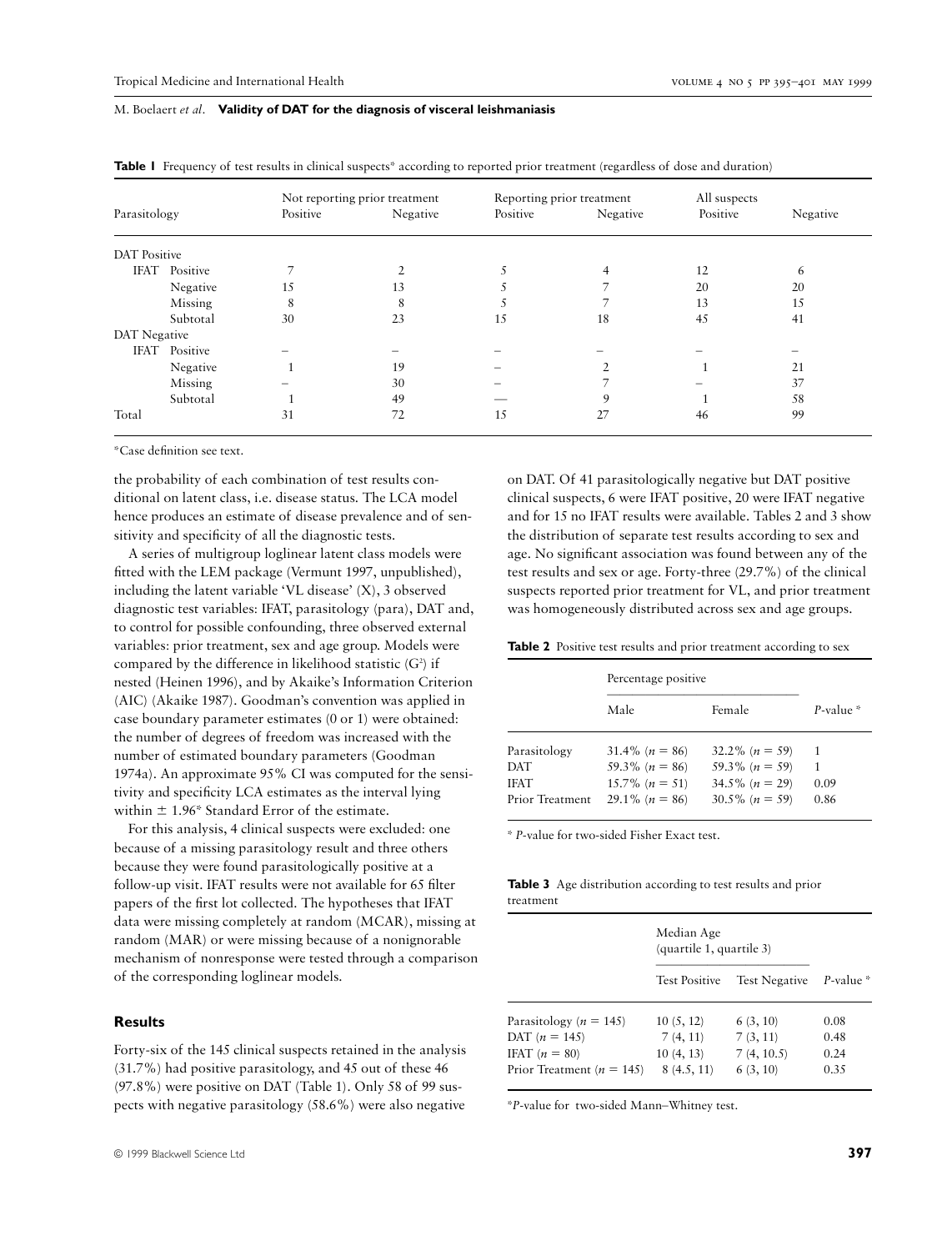**Table 4** Distribution of DAT positivity by sex, age, prior treatment and IFAT result in the group of parasitologically negative subjects  $(n = 99)$ 

|                        | Frequency of<br>DAT positivity | R R | P-value |
|------------------------|--------------------------------|-----|---------|
| Sex                    |                                |     |         |
| Male $(n = 59)$        | 42%                            | 1.1 | 0.81    |
| Female $(n = 40)$      | 40%                            |     |         |
| Age group              |                                |     |         |
| $>$ 5 years (n = 59)   | $42\%$                         | 1.2 | 0.30    |
| 0–4 years ( $n = 34$ ) | $35\%$                         |     |         |
| Prior treatment        |                                |     |         |
| Yes $(n = 72)$         | $67\%$                         | 2.1 | 0.002   |
| No $(n = 27)$          | $32\%$                         |     |         |
| <b>IFAT</b>            |                                |     |         |
| Positive $(n = 6)$     | $100\%$                        | 2.0 | 0.002   |
| Negative $(n = 41)$    | 49%                            |     |         |

Investigating the group of parasitologically negative clinical suspects, we found no association between DAT positivity and sex or age, but the phenomenon was twice as frequent in subjects who reported prior treatment for VL  $(P = 0.002)$ (Table 4).

A selection of the best fitting LCA models is shown in Table 5. Model 1 assumes a 2 Latent Class model making the strongest possible assumption on the missing IFAT data, i.e. that they were missing completely at random (MCAR). However, the MCAR assumption was rejected by the data, as several missing at random (MAR) models (2–4) provided a significantly better fit than model 1. On the basis of lowest AIC, the MAR pattern of model 3 was used in the subsequent modelling. This pattern states that there was a different proportion of DAT-positive subjects in the group without IFAT results ( $n = 65$ ) compared to the group with ( $n = 80$ ), but that the event of a missing IFAT result was ignorable, i.e.

|  |  | Table 5 Comparison of fitted models |  |  |  |
|--|--|-------------------------------------|--|--|--|
|--|--|-------------------------------------|--|--|--|

did not depend on the actual value of the IFAT result.

Model 3 explained the associations in the data set remarkably well (*P*-value for the  $G^2$  test: 0.96), but a significant improvement in fit was obtained by including a term for the dependence of the (prevalence of) disease on prior treatment (model 5). The difference in  $G<sup>2</sup>$  between model 5 and 3 was 8.1 for 1 d.o.f.;  $P \le 0.05$ . Models specifying that the disease was dependent on sex or age provided no better fit (not shown).

As the bivariate analysis indicated twofold higher IFAT positivity in females compared to males, we fitted a model specifying that the sensitivity and specificity of IFAT depended on sex (model 6). This model was not significantly better than model 5. In the same way, we specified model 7, indicating that the sensitivity and specificity of DAT depended on whether the subject had prior treatment or not. Model 8 combined both the dependence of IFAT on sex and the dependence of DAT on prior treatment. Although model 7 did not fit the data significantly better than model 5 (difference in  $G^2 = 2.6$  for 1 d.o.f., p 0.11) and model 5 remained statistically speaking preferable on the basis of AIC, we decided to retain model 7 as the 'best' one, because it included the dependence of DAT on prior treatment, which was detected in the bivariate analysis and is furthermore biologically very plausible since DAT becomes very slowly negative after treatment.

Table 6 gives an overview of test characteristics as estimated in classical validity analysis (CVA) in  $2 \times 2$  tables with parasitology as a gold standard and in LCA (model 7). The CVA sensitivity estimates of DAT and IFAT were almost exactly reproduced in LCA, whereas the specificity estimates for DAT as well as for IFAT were substantially higher. LCA estimated specificity of DAT at 85% (63%–100%) for subjects without prior treatment and at 58% (15%–100%) for subjects with prior treatment. The sensitivity of parasitology in LCA was estimated at 64% (42%–86%).

| Model                                                                                                             |       | D.o.f. | P-value | AIC     |
|-------------------------------------------------------------------------------------------------------------------|-------|--------|---------|---------|
| 1. X, IFAT X, para X, DAT X, treatment, sex, age, R                                                               | 117.3 | 133    | 0.832   | 1059.4  |
| 2. X, IFAT X, para X, DAT X, treatment, sex, age, R {para}                                                        | 109.6 | 132    | 0.923   | 10.53.7 |
| 3. X, IFAT X, para X, DAT X, treatment, sex, age, R {DAT}                                                         | 104.3 | 132    | 0.964   | 1048.4  |
| 4. X, IFAT X, para X, DAT X, treatment, sex, age, R {para, DAT}                                                   | 103.2 | 131    | 0.963   | 1049.2  |
| 5. X treatment, IFAT X, para X, DAT X, treatment, sex, age, R {DAT}                                               | 96.2  | 131    | 0.990   | 1042.3  |
| 6. X treatment, IFAT X*sex, para X, DAT X, treatment, sex, age, R {DAT}                                           | 93.5  | 129    | 0.992   | 1043.6  |
| 7. X treatment, IFAT X, para X, DAT X* treatment, treatment, sex, age, R {DAT}                                    | 93.6  | 130    | 0.993   | 1043.7  |
| 8. X treatment, IFAT   X <sup>*</sup> sex, para   X, DAT   X <sup>*</sup> treatment, treatment, sex, age, R {DAT} | 90.9  | 129    | 0.996   | 1045.0  |

X, latent variable (VL disease); para, parasitology; R, Missing Completely at Random – pattern; R {}, Missing at Random pattern; G<sup>2</sup>, goodness of fit likelihood ratio chi square statistic; D.o.f., degree of freedom, number adjusted for number of estimated boundary parameters; AIC, Akaike's Information Criterium.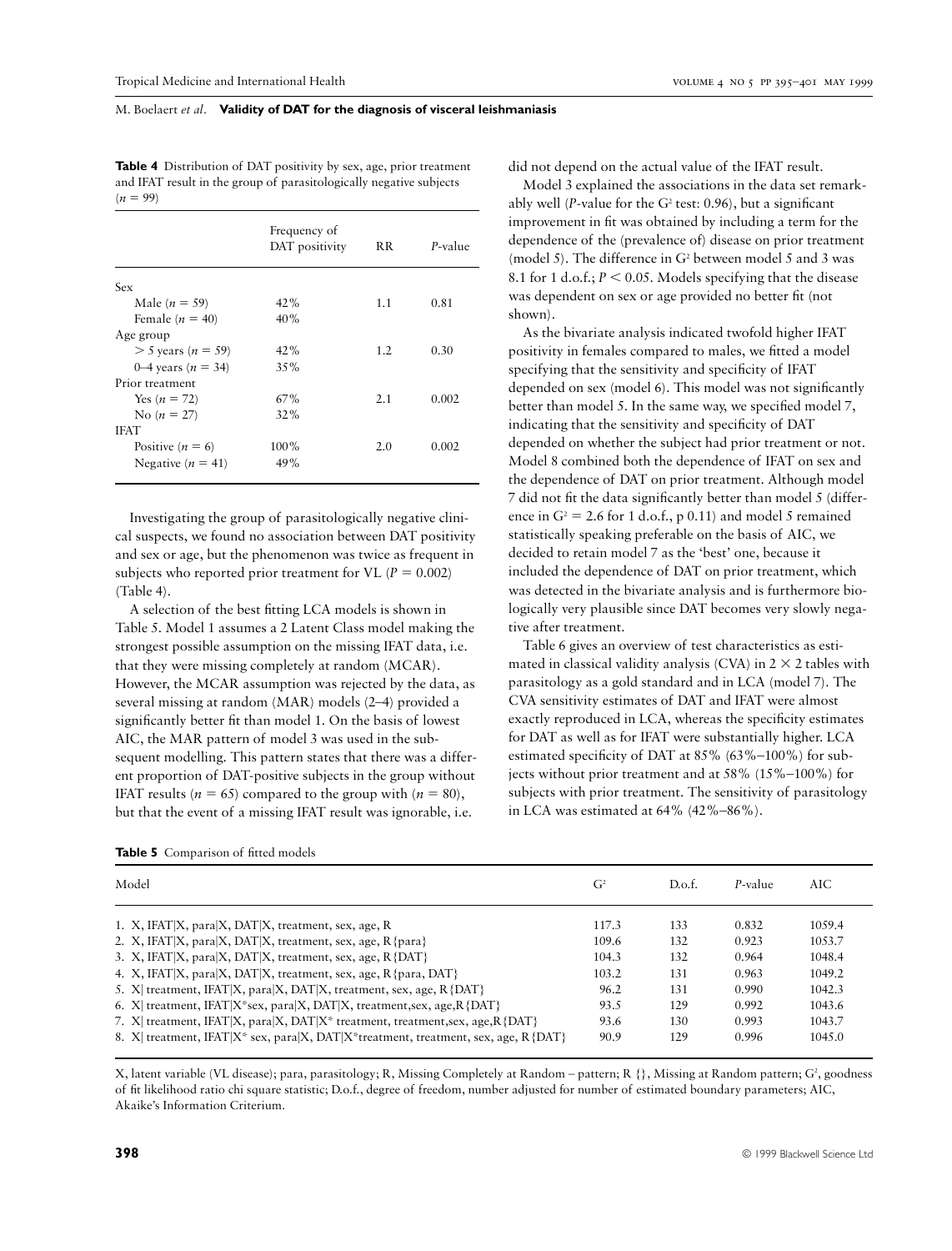| <b>IFAT</b><br>Parasitology<br>DAT<br>Prior treatment<br>Sensitivity<br><b>CVA</b><br>Without<br>$\mathbf{1}$<br>$(0.88-1)$<br>With<br>0.94<br>$(0.70-1)$<br>$1***$<br>$0.37(0.20 - 0.55)$<br>Both strata<br>0.98<br>$(0.89-1)$<br><b>LCA</b><br>Without<br>$\mathbf{1}$<br>$(1-1)$<br>With<br>$(0.85 - 1)$<br>0.95<br>Both strata<br>0.98<br>$0.36(0.20-0.53)$<br>$0.67(0.46 - 0.85)$<br>Specificity<br><b>CVA</b><br>Without<br>$(0.56 - 0.79)$<br>0.68<br>With<br>0.33<br>$(0.17 - 0.54)$<br>$1***$<br>Both strata<br>$0.87(0.74 - 0.95)$<br>0.59<br>$(0.48 - 0.68)$<br><b>LCA</b><br>Without<br>$(0.63-1)$<br>0.85<br>With<br>$(0.15-1)$<br>0.58<br>Both strata<br>0.79<br>$\mathbf{1}$<br>$(1-1)$<br>1<br>$(1-1)$ |  |  |  |
|------------------------------------------------------------------------------------------------------------------------------------------------------------------------------------------------------------------------------------------------------------------------------------------------------------------------------------------------------------------------------------------------------------------------------------------------------------------------------------------------------------------------------------------------------------------------------------------------------------------------------------------------------------------------------------------------------------------------|--|--|--|
|                                                                                                                                                                                                                                                                                                                                                                                                                                                                                                                                                                                                                                                                                                                        |  |  |  |
|                                                                                                                                                                                                                                                                                                                                                                                                                                                                                                                                                                                                                                                                                                                        |  |  |  |
|                                                                                                                                                                                                                                                                                                                                                                                                                                                                                                                                                                                                                                                                                                                        |  |  |  |
|                                                                                                                                                                                                                                                                                                                                                                                                                                                                                                                                                                                                                                                                                                                        |  |  |  |
|                                                                                                                                                                                                                                                                                                                                                                                                                                                                                                                                                                                                                                                                                                                        |  |  |  |
|                                                                                                                                                                                                                                                                                                                                                                                                                                                                                                                                                                                                                                                                                                                        |  |  |  |
|                                                                                                                                                                                                                                                                                                                                                                                                                                                                                                                                                                                                                                                                                                                        |  |  |  |
|                                                                                                                                                                                                                                                                                                                                                                                                                                                                                                                                                                                                                                                                                                                        |  |  |  |
|                                                                                                                                                                                                                                                                                                                                                                                                                                                                                                                                                                                                                                                                                                                        |  |  |  |
|                                                                                                                                                                                                                                                                                                                                                                                                                                                                                                                                                                                                                                                                                                                        |  |  |  |
|                                                                                                                                                                                                                                                                                                                                                                                                                                                                                                                                                                                                                                                                                                                        |  |  |  |
|                                                                                                                                                                                                                                                                                                                                                                                                                                                                                                                                                                                                                                                                                                                        |  |  |  |
|                                                                                                                                                                                                                                                                                                                                                                                                                                                                                                                                                                                                                                                                                                                        |  |  |  |
|                                                                                                                                                                                                                                                                                                                                                                                                                                                                                                                                                                                                                                                                                                                        |  |  |  |
|                                                                                                                                                                                                                                                                                                                                                                                                                                                                                                                                                                                                                                                                                                                        |  |  |  |

**Table 6** Test characteristics (95% C.I.) as estimated by classical validity analysis (CVA)\* and through final LCA -model 7 ( $n = 145$ )

\* in  $2 \times 2$  contingency tables taking parasitology results as the gold standard \*\* by definition.

#### **Discussion**

The issue of DAT specificity is crucial for clinicians who have to decide on whether or not to administer a potentially lifesaving but cumbersome and costly treatment to a person in whom they suspect VL on clinical grounds. Whereas the specificity of DAT established on a series of 176 healthy controls living in the same area as the parasitologically proven cases was high, 99% (97%–100%) (Boelaert *et al*. 1999a), it gave remarkably lower results, 59% (48%–68%), when assessed with classical validation analysis on the present series of parasitologically negative clinical suspects. Although the spectrum of patients is known to influence the characteristics of a test (Begg 1987; Valenstein 1990), specificity of DAT in clinical suspects is necessarily underestimated when comparing it to parasitology as a reference test. While the sensitivity of a diagnostic test will be correctly estimated when validating it against a 100% specific reference test, its specificity will be underestimated if the reference test is less than 100% sensitive (Staquet *et al*. 1981). Staquet *et al*. (1981) also showed that the real specificity of a diagnostic test in such a situation should be somewhere between the observed specificity, 59% in this case, and 100%. Without knowledge of the sensitivity of parasitology one can, however, not directly estimate the true specificity of DAT.

Researchers have tried to address the gold standard problem through discrepant analysis. Hadgu and Miller convincingly demonstrated it to be a biased method that should not be used in test validation (Hadgu 1996; Miller 1998). In this study, we circumvented the problem with LCA. The parameter estimates obtained in the different models we fitted were quite stable, which coincided with earlier observations on LCA robustness (Boelaert unpublished observation). All

fitted models produced DAT sensitivity estimates near 100% and specificity estimates that were in the range of 78–90%. The final selection of the 'best' model was based on statistical criteria and on biological plausibility. It included dependence of both the disease and the DAT result on prior treatment. Though statistically not better-fitting than the model without the dependence of DAT on disease, it was preferred because while all serological tests have been shown to slowly become negative over the first months after treatment, this phenomenon lasts longer for DAT (Hailu 1990).

The final model reproduced almost exactly the estimates of DAT and IFAT sensitivity obtained in classical validation: excellent for DAT but low for IFAT. The latter problem might be related to the use of a heterologous antigen, or aged filter paper blood samples, or possibly to nonspecific immunosuppression in patients suffering of malnutrition and/or infections. In fact, in Sudan, *Leishmania* strains isolated from VL patients were identified as zymodemes MON-18, MON-30 and MON-82 (Ashford *et al*. 1992; Ibrahim *et al*. 1995; Oskam *et al*. 1998) and not *L. infantum* MON-1 used as antigen in this study. Also, in previous studies IFAT showed a sensitivity of 83.3% in immunocompetent people with VL, but in children and immunocompromised patients sensitivity values decreased to 65.0% and 36.8%, respectively (Campino & Abranches 1991; Campino *et al*. 1997).

The LCA specificity estimates of both serological tests were higher than those obtained in the contingency table analysis, which is in accordance with theoretical expectations. Specificity of DAT in clinical suspects with prior treatment was rather low, but it proved high in those without prior treatment. As the Ban-Dighaiw community had almost no access to professional VL treatment before the study, reports of prior VL treatment have to be interpreted with caution.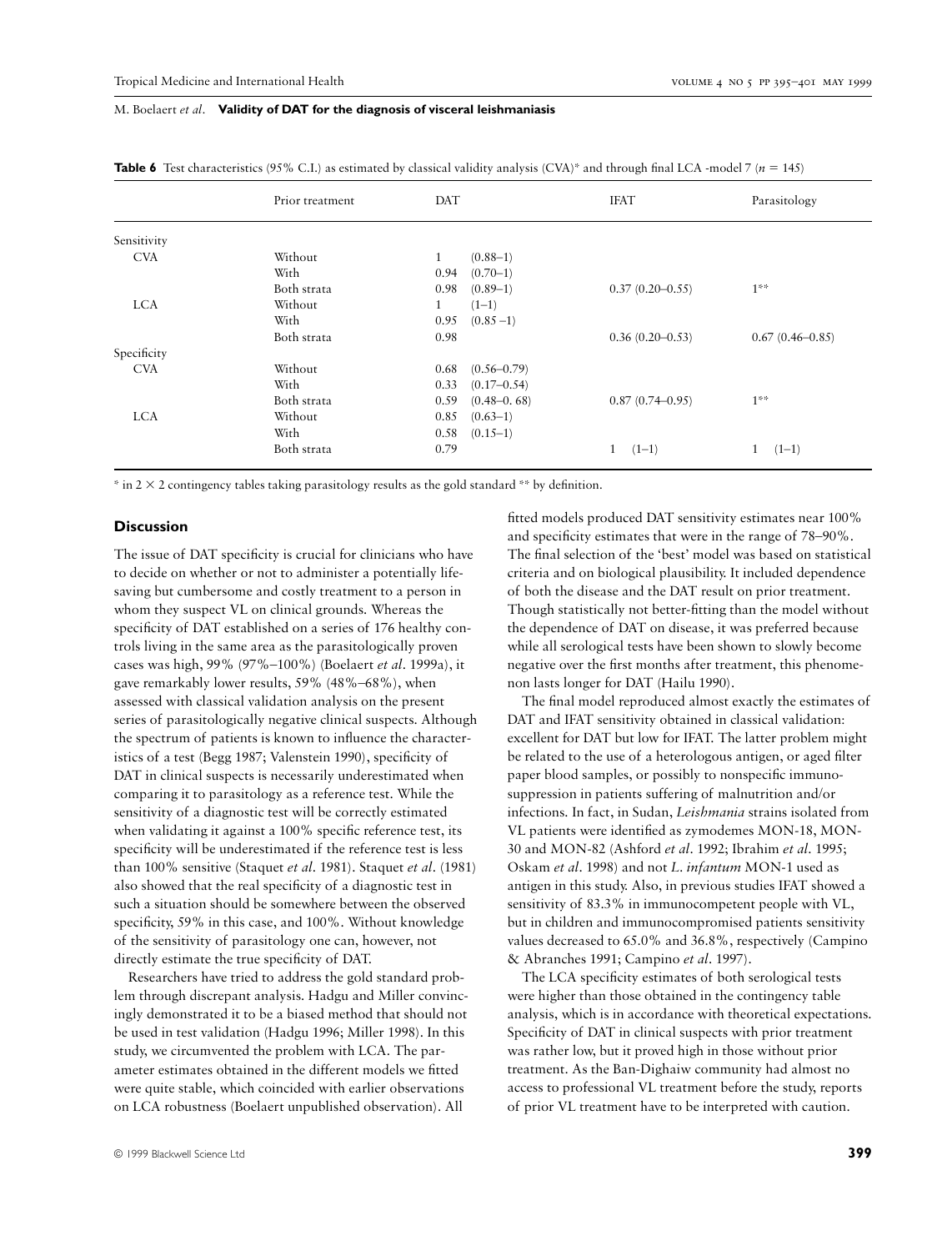The area lacks a permanent health facility or VL control program, there is a high demand for VL treatment, but the price of a full drug course imposes a financial barrier and expired, diluted or counterfeit stibogluconate circulates. This leads us to attribute the positive association between reported prior treatment and DAT (as well as between prior treatment and positive parasitology) as most likely due to inadequate previous treatment. Notwithstanding, our estimates of DAT specificity in the subgroup who did not report prior treatment coincide remarkably well with findings reported in the study cited above (Zijlstra *et al*. 1991): he estimated DAT specificity at 72% (47/65) in a group of parasitologically negative clinical suspects. Zijlstra's gold standard was a combination of evidence from all possible smears, and his specificity estimate must hence be an underestimate. Indeed, he investigated the 18 DAT positive/parasitologically negative subjects further after treating them anyhow and subsequently reported that 3 persons showed a dramatically positive response to treatment and that one developed parasitologically proven PKDL. We can thus safely assume that these 4 clinical suspects were true VL cases. Furthermore, the group of 18 contained 6 leishmanin skin test positive persons, which indicates past or subclinical infection. Exclusion of these  $4 + 6$  individuals leads to an estimate of DAT specificity of 85% (47/55) in clinical suspects without evidence of past infection.

We acknowledge that the data available in our study had limitations: the relatively small sample size and randomly missing information for part of the IFAT results, but LCA provided a way to control for this as well as for confounding factors and produced consistent estimates of the test characteristics. Sample size, at any rate, only influences precision but not the validity of the estimates, which proved quite robust over models. Nevertheless, it seems worthwhile to corroborate our findings on a larger and fully documented study group, preferably in another ecological context, and to pay particular attention to the influence of prior treatment and past infection with *Leishmania sp*. on the specificity of DAT.

In conclusion, mathematical modelling through LCA proved a useful tool for validation research. Our results indicate that DAT is 100% sensitive and 85% specific in clinical suspects who did not report prior VL treatment. The current diagnostic-therapeutic algorithm for VL in endemic areas is based on parasitology that is either unfeasible in the peripheral health service (splenic aspirate) or lacks sensitivity (bone marrow/lymph node aspirate). Since VL is a lifethreatening disease for which an expensive but effective and safe treatment exists, serological tests such as the DAT, with very high sensitivity and sufficient specificity, would constitute a valuable alternative for parasitology. We recommend that the diagnostic-therapeutic guidelines for VL be revised in the light of this evidence.

#### **Acknowledgements**

We are indebted to Dr H. Mousa and his team of the University of Khartoum, Sudan, for the field work they conducted. We thank Diane Jacquet of the Prince Leopold Institute of Tropical Medicine, Antwerp, Belgium for the DAT analysis and Prof. Pedro Abranches of the Instituto de Higiene e Medicina Tropical, Lisbon, Portugal, for his support to IFAT serology.

This investigation received financial support from the UNDP/World Bank/WHO Special Programme for Research and Training in Tropical Diseases (TDR) under contract number ID # 940186 and ID # 920613 and from the Fonds voor Wetenschappelijk Onderzoek – Vlaanderen (FWO) project #1.5.480.98.

#### **References**

- Abdel Hameed AA, El Harith A & Abdel Rahim IM (1989) Potential of a direct agglutination test (DAT) for detection of visceral leishmaniasis in a known endemic area in Sudan. *Tropical Medicine and Parasitology* **40**, 470–471.
- Abranches P (1984) O kala-azar da área metropolitana de Lisboa e da Região de Alcácer do Sal. Estudos sobre os reservatórios domésticos e silvático e sobre a populaçao humana em risco de infecção. Thesis, Faculdade de Ciências Médicas da Universidade Nova de Lisboa, Lisboa
- Akaike H (1987) Factor Analysis and AIC. *Psychometrika* **52**, 317–332.
- Ashford RW, Seaman J, Schorscher J & Pratlong F (1992) Epidemic visceral leishmaniasis in southern Sudan: identity and systematic position of the parasites from patients and vectors. *Transactions of the Royal Society of Tropical Medicine and Hygiene* **86**, 379–380.
- Begg CB (1987) Biases in the Assessment of Diagnostic Tests. *Statistics in Medicine* **6**, 411–423.

Boelaert M, el Safi SH, Jacquet D, De Muynck A, Van der Stuyft P & Le Ray D (1999a) Operational validation of the Direct Agglutination Test (DAT) for Diagnosis of Visceral Leishmaniasis. *American Journal of Tropical Medicine and Hygiene* **60**, 129 –34.

Boelaert M, el Safi SH, Mousa H *et al*. (1999b) Multi-centre evaluation of repeatability and reproducibility of the Direct Agglutination test for visceral leishmaniasis. *Tropical Medicine and International Health* **4**, 31–37.

Bryceson A (1996) Leishmaniasis. In: Cook GC., ed. *Manson's Tropical Diseases, 20 Edn* W.B. Saunders, London, pp. 1213–1243.

- Campino L & Abranches P (1991) Indirect fluorescent immunoassay in the diagnosis of infantile and adult kala-azar. *Transactions of the Royal Society of Tropical Medicine and Hygiene* **85**, 475.
- Campino L, Pratlong F, Antunes F, Mauricio I, Dodet JP & Abranches P (1997) HIV/Leishmania co-infections in Portugal: diagnosis and isoenzyme characterization of Leishmania. *Annals of Tropical Medicine and Parasitology* **91**, 433–436.
- El Harith A, Kolk AH, Kager PA *et al*. (1986) A simple and economical direct agglutination test for serodiagnosis and sero-epidemio-